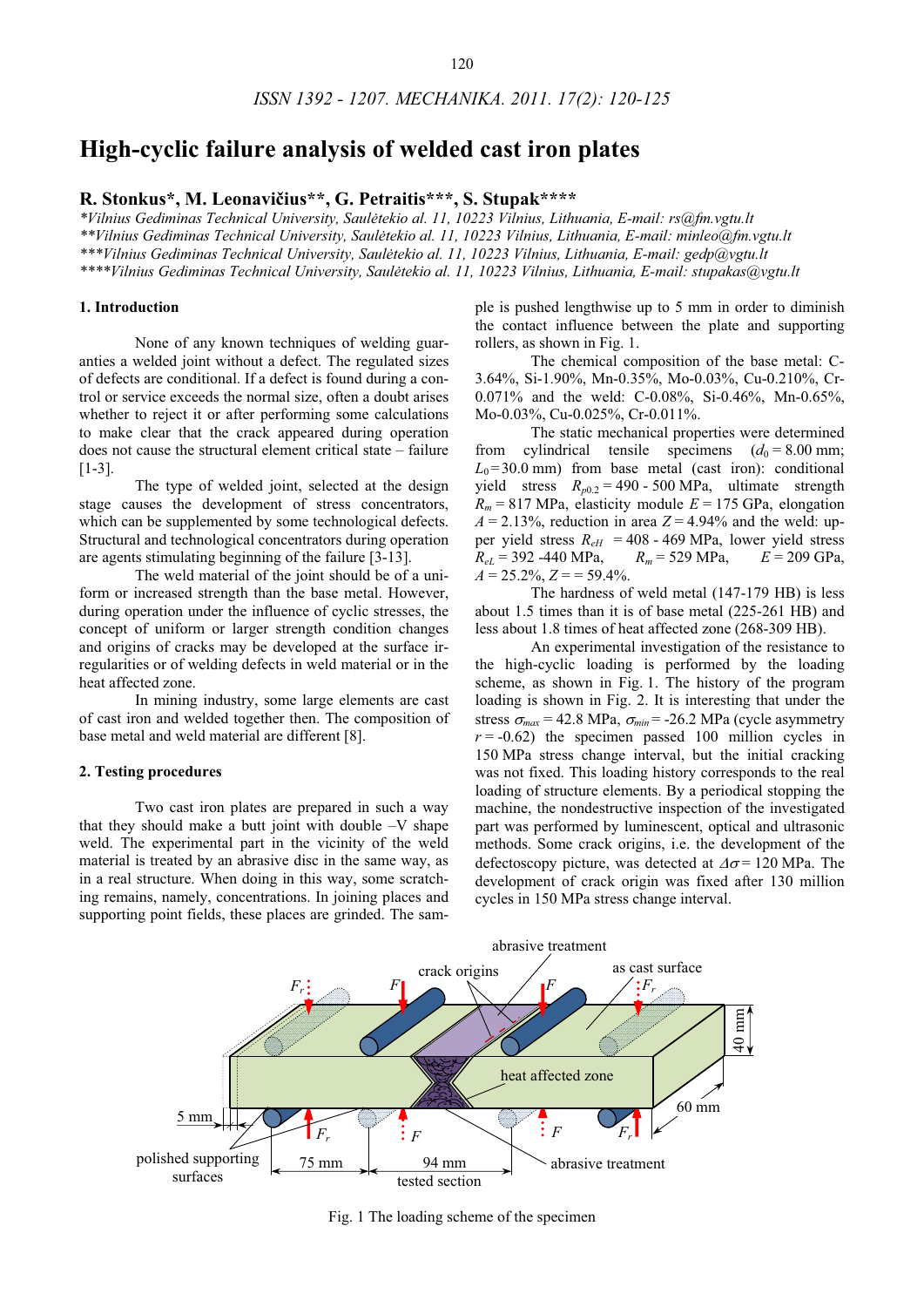

Fig. 2 Loading history diagram

Fig. 3 presents the microstructure of welded joint (with no etching) in heat affected zone when crossing from weld metal to the main one. Spheroid graphite can be distinguished there. When approaching the weld metal, it can be seen that the graphite shape and quantity change: beside a spheroid graphite there appears the field of small graphite and the remained graphite acquires the shape of flakes. Fig. 4 shows the structure of weld metal (carbon steel) and the base metal (cast iron) after etching. Here we can also see different derivatives in the heat affected zone, the graphite of spherical and flake-shapes in a ferrite-pearlite matrix and even graphite chains with a small dross layer. The irregularity of the graphite inclusions and the change in their shape also change the mechanical properties, and all this influence the resistance to cyclic loading. The metallic base of the basic metal consists of ferritic-pearlitic structure. By the chemical composition, mechanical properties and the structure it is possible to establish, that the plates are made of a strong cast iron. Such an iron is quite plastic, tensile, resistant to impact loading and easy welded after selecting a proper technology and a material for electrodes. Testing of such a connection for cyclic loading according to the programme coordinated with real structural element operational loading, when the number of cycles exceeds  $10^8$ , is necessary for ensuring the longevity for the exploited and being designed structures [14-19].



Fig. 3 The microstructure (without etching) in the heat affected zone from weld metal to the main one



Fig. 4 The microstructure of specimen (etched): a – weld metal (steel); b, c – heat affected zone; d – base metal (cast iron)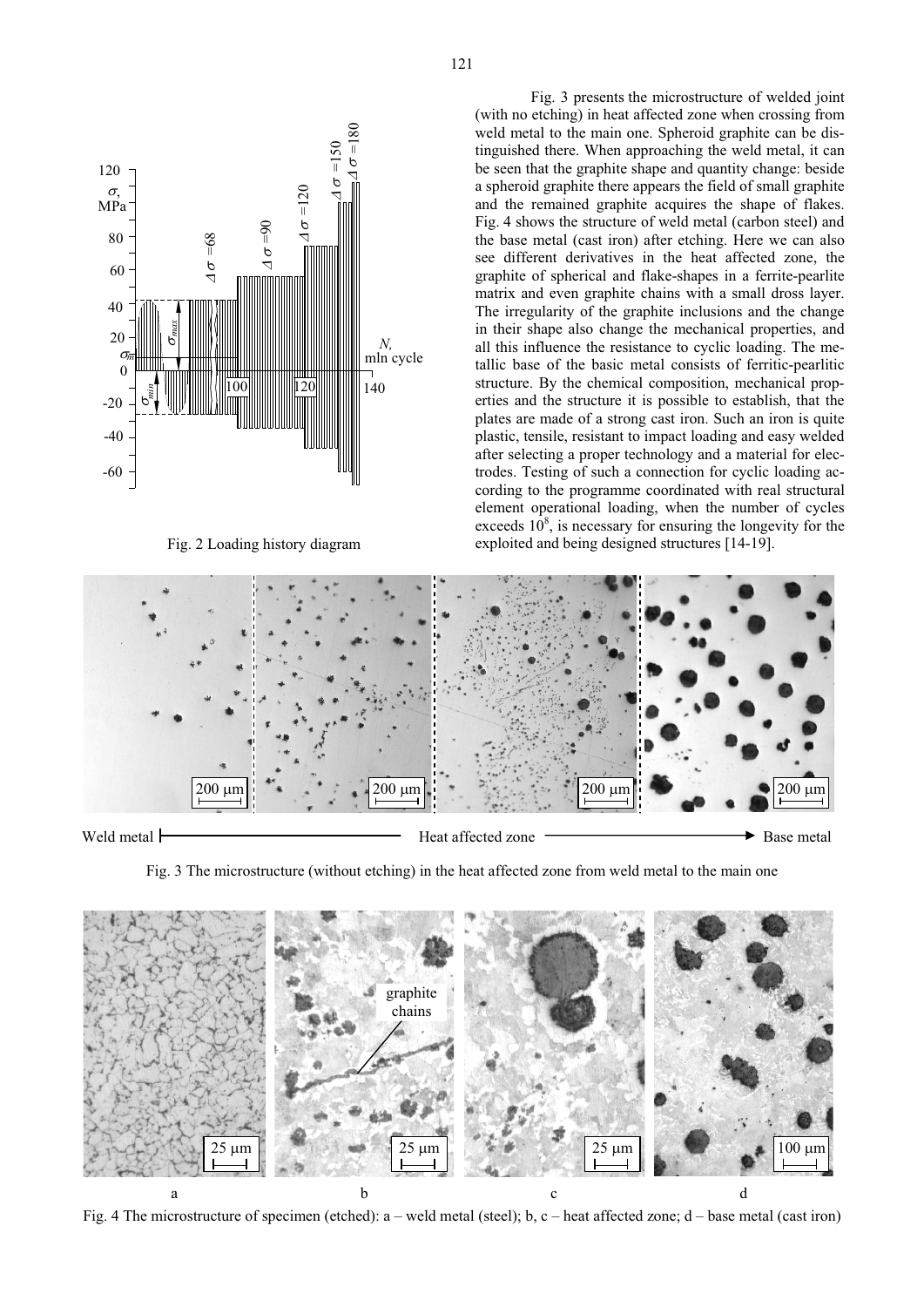From the point of view of the fracture mechanics the fatigue diagram is important – the dependence of crack growth rate on stress intensity factor *K*, allowing to estimate the material cyclic strength from the beginning of crack formation up to complete failure. The parameters of the curve (kinetic fatigue diagram) define the resistance of the material to a cyclic loading. According to the experimental data obtained (crack depth – number of cycles) the kinetic diagrams are designed applying 3 different formulas for *K* calculation:

1) Anderson [13]

$$
K_1 = \frac{M}{B\sqrt[3]{W}} f\left(\frac{a}{W}\right) \tag{1}
$$

where *M* is bending moment, *B* is specimen width, *W* is thickness, *a* is crack size,  $f(a/W)$  is dimensionless geometry function

$$
f\left(\frac{a}{W}\right) = \frac{6\sqrt{2\tan\left(\frac{\pi a}{2W}\right)}}{\cos\left(\frac{\pi a}{2W}\right)} \times \left[0.923 + 0.199\left\{1 - \sin\left(\frac{\pi a}{2W}\right)\right\}^4\right] \tag{2}
$$

2) Tada, Paris, Irwin [14]:

$$
K_1 = \frac{6M}{tW^2} \sqrt{\pi a} f\left(\frac{a}{W}\right) \tag{3}
$$

where *M* is bending moment, *t* is width, *W* is thickness, *a* is crack size,  $f(a/W)$  is geometry function

$$
f\left(\frac{a}{W}\right) = \left(\frac{2W}{\pi a} \tan \frac{\pi a}{2W}\right)^{1/2} \left(\cos \frac{\pi a}{2W}\right)^{-1} \times
$$
  
\n
$$
\left(0.923 + 0.199\left(1 - \sin \frac{\pi a}{2W}\right)^{3}\right)
$$
  
\n
$$
3) \quad \text{ASTME [15]}
$$
\n(4)

$$
K_1 = \sigma \sqrt{\pi a} f(\alpha) \tag{5}
$$

where  $\sigma$  is maximal stresses, *a* is crack size,  $\alpha = a/W$ ,  $f(\alpha)$  is correction function according to a formula

$$
f(\alpha) = 1.122 - 1.40\alpha + 7.33\alpha^2 - 13.08\alpha^3 + 14.0\alpha^4
$$
 (6)

According to some calculations, kinetic diagrams are made (crack growth rate – stress intensity factor) in Fig. 5. It is known that for determination of fracture toughness  $K_C$ , the crack can be grown before it under low-cycle or high-cycle loading. By making a variety of materials kinetic fatigue diagrams, the specimens with cracks can be used for the determination of factors  $\Delta K_{th}$  and  $K_C$ . In our case, the threshold stress intensity factors  $\Delta K_{th}$  and  $K_C$  chosen according to the kinetic fatigue diagram can be used to calculate the structural elements.



Fig. 5 Kinetic diagram of fatigue: *1* - Anderson, *2* - Tada, Paris, Irvine, *3* - ASTME, *4* - short crack

In the figure we can see that all the formula applied give similar results. Also characteristic stages of fracture are seen at it. For on its structure a large influence has been produced on the maximal meaning of loading value. An important diagram characteristics is the threshold stress intensity factor range, because it shows a crack nongrowing conditions in the specimen. Cracks developing below the cracking threshold are called short and more or less correspond to the spreading through a coarse-grained structure. In Fig. 5 a short cracking field is approximate; it is calculated by the Anderson's formula (1). For developing short cracks the microstructure has of the greatest importance. The middle part of the diagram is the macroscopic crack development; and it takes place, when the crack growth rate is from  $10^{-9}$  m/cycle to  $2.10^{-8}$  m/cycle. It is the stable crack development stage, limited from the right side by fracture toughness  $K_C$ , which determines the end of crack developing stadium and the further sudden failure.

The fracture analysis enriches understanding of the conditions of crack formation, growing and total failure. The crack has appeared in the surface layer of weld metal (Fig. 6).



Fig. 6 The place of crack origin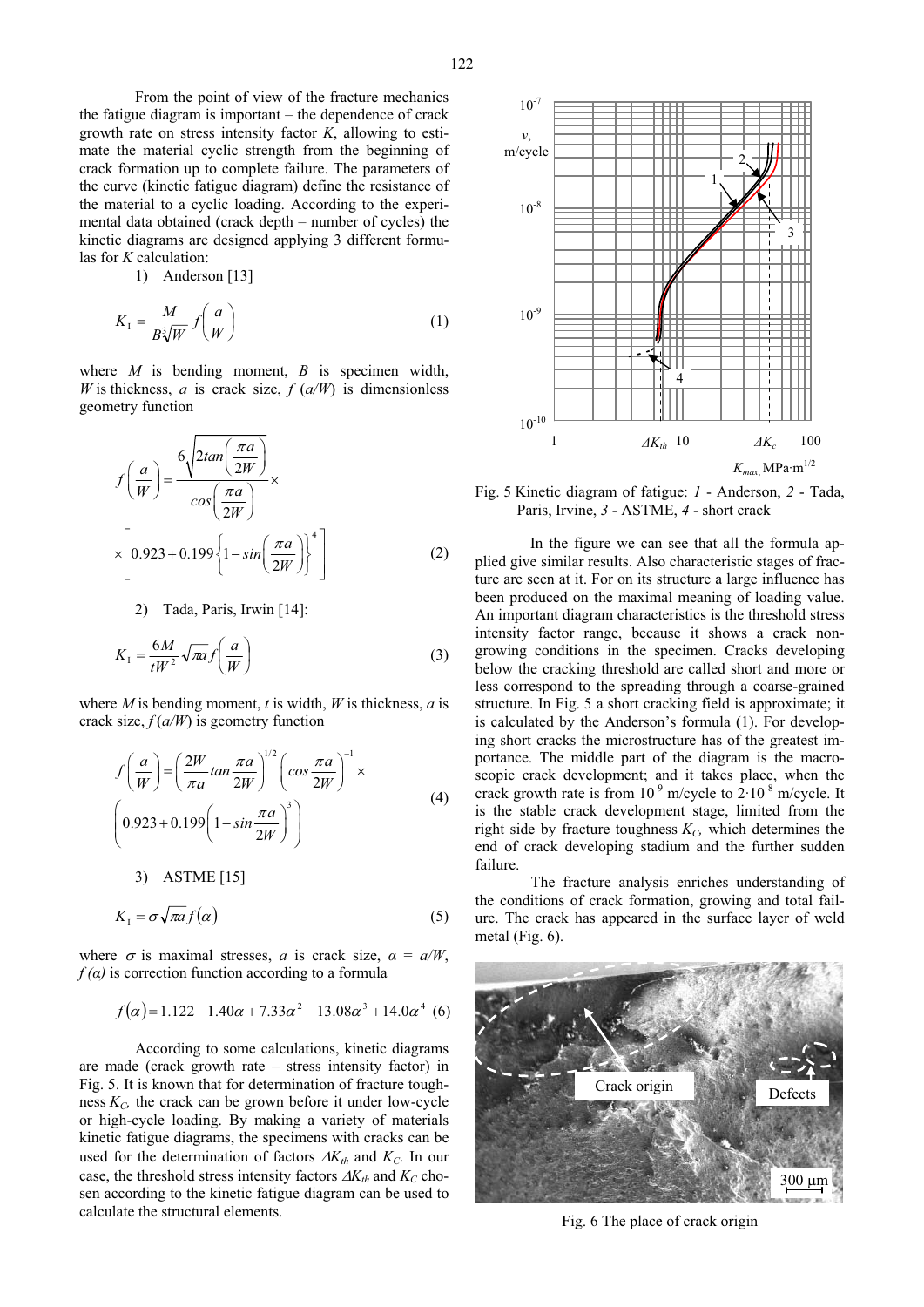It has been found that the crack is originated at the defect  $(1 - 2 \text{ mm depth})$  in a transitional zone from a weld material towards the base metal (transitional zone is made clearer in Fig. 7). During a defectoscope control the crack has been observed, when it has appeared on the surface.



Fig. 7 Fracture of the specimen

Further the crack is growing through the weld metal and moves to the base metal (Fig. 8).



Fig. 8 Crack development in depth

When intruding into the main metal (cast iron) in the transitional zone (the heat affect zone) the crack meets inside defects: pores, nonmetallic insertions (Fig. 9), which increase the crack growth rate.



Fig. 9 The increased area of sample break

In Fig. 10 a large accumulation of defects is seen, formed during welding.

Surface of the specimen



Fig. 10 Defects in the heat affected zone

From analogical cast iron (as cast and normalised) plate CT specimen have been made  $(BxHxW = 25x60x50$ mm). By methodology [6], 2 specimens of cast iron and 2 normalized specimens were tested. The dependence between the crack growth rate and stress intensity factor are presented in Fig. 11. We can see that  $\Delta K_{th}$  changes from 7 to 10 MPa·m<sup>1/2</sup>, when the crack growth rate are  $v = 5.10^{-11}$ .  $10^{-10}$  m/cycle, meanwhile of the plate -  $\Delta K_{th} \approx 6.3$  MPa·m<sup>1/2</sup> has been found, when the crack growth rate are  $v = 1.10^{-9}$  $5.10^{-10}$  m/cycle.



Fig. 11 Crack growth rate versus stress intensity factor range of cast and normalized cast iron (*1*, *2* - normalized; *3*, *4* - as cast)

After making the crack growth rates versus stress intensity factor range diagram, additional tests have been performed for establishing compact specimens with a crack static fracture tests, during which were found the indices describing the failure - the critical stress intensity factor  $K_C$ , as well as when all required conditions have been satisfied as well as the fracture toghness  $K_{IC}$ . This index is defined by the standard ASTM E 399-83. During the experiment of a static failure it is fixed the changeable force *F* amount and crack opening *v* and the diagram of their interdependence. For establishing the fracture toughness  $K_{IC}$  or the critical stress intensity factor  $K_C$  it is necessary the value of force  $F<sub>O</sub>$ , found by performing the crack opening diagram analysis. In our investigations the I type of open-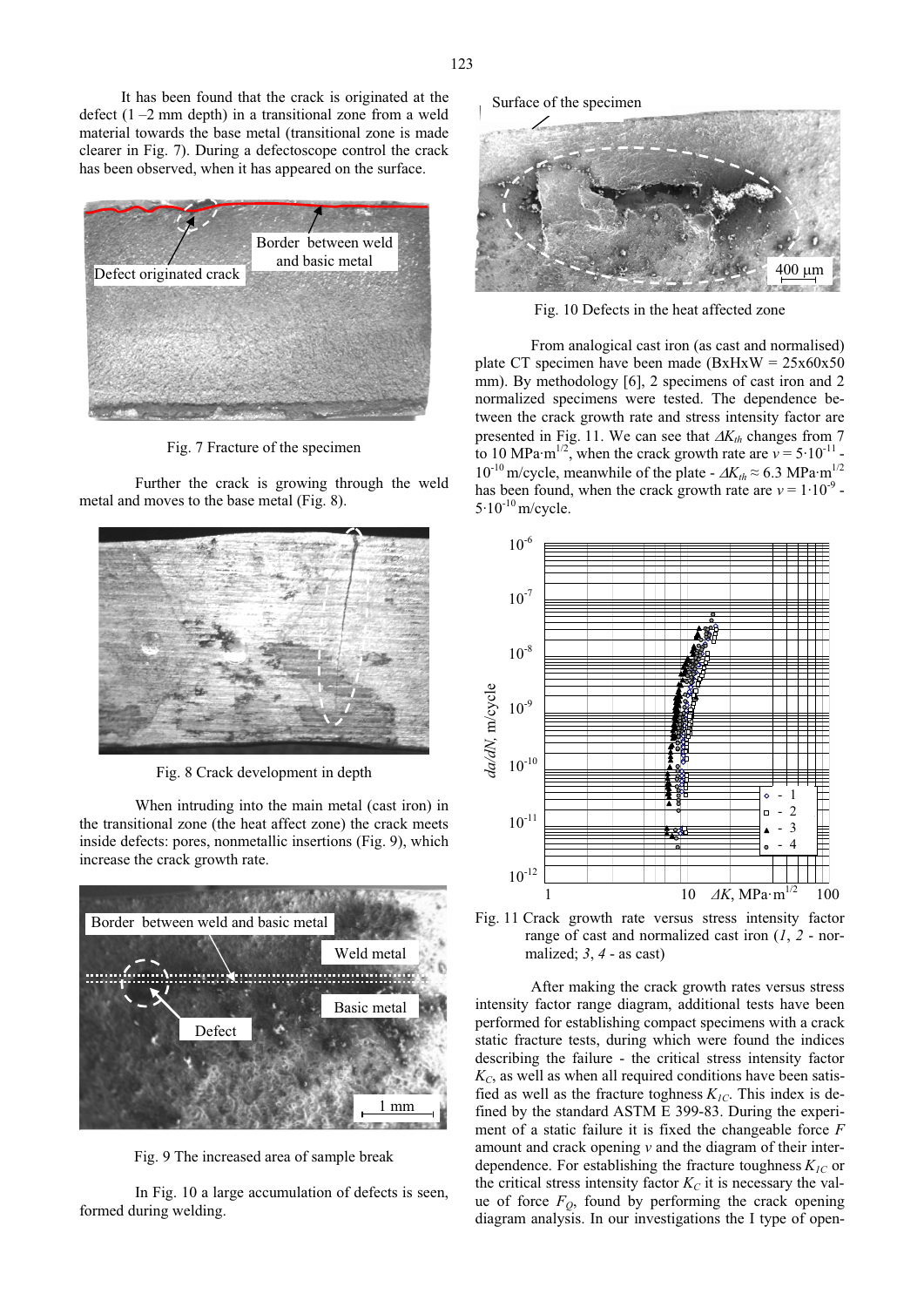ing diagram (one of these diagrams is presented in Fig. 12) has been obtained. In this case the force  $F<sub>O</sub>$  corresponds to 0-b straight line interaction. This force suits for calculating the fracture toughness  $K_{IC}$  value, when it satisfies the condition:  $F_{max}/F_Q \leq 1.1$ . When this and other conditions of the standard are not satisfied, then only the value describing the critical stress intensity factor  $K_C$  is calculated. Only a part of the conditions were met from tested specimens 1, 2, 3, 4. These conditions are checked after the test, i.e., was the biaxial strain state at the top of the crack or not, is the plastic deformation on the top of the crack excessive or not, is the crack front line not too curved and whether the ratio  $F_{max}/F_Q$  is satisfied. Table presents the  $K_C$  values of cast and normalised cast iron specimens.



Fig. 12 Notch opening displacement (static fracture diagram) of cast iron compact specimen 3

Table

Critical stress intensity factors of cast and normalized cast iron

| Cast iron specimens | $K_C$ , MPa·m <sup>1/2</sup> |
|---------------------|------------------------------|
| normalized $(1, 2)$ | 38.5-47.2                    |
| as cast $(3, 4)$    | 52.6-54.6                    |

The obtained values of limiting stress factors  $\Delta K_{th}$ and  $K_C$  are applied for designing in mining industry and may be evaluated by the risk according to methods [20].

#### **3. Conclusions**

1. The experimental investigation has shown that under the stresses close to the operating conditions, no microcracks have been found at 100 mln. cycles.

2. Under increasing stresses the crack originates under a surface defect and it reaches surface. The surface roughness and base metal structure influences for further propagation.

3. It was found that a cracking development in surface layers in weld material (in steel) is slower (it include the field of short cracking) and when it pass to the main metal (cast iron), the crack growth rate increases.

4. The obtained kinetic fatigue diagram of welded

joint differs from a cast and normalised cast iron crack growth rates versus stress intensity factor range diagram.

5. The obtained threshold stress intensity factor range values of the welded plate  $\Delta K_{th} \approx 6.3 \text{ MPa} \cdot \text{m}^{1/2}$ , when the crack growth rate  $v = 5.10^{-10}$  - 1.10<sup>-9</sup> m/cycle and CT specimens  $\Delta K_{th} = 7{\text -}10 \text{ MPa} \cdot \text{m}^{1/2}$ , when the crack growth rate  $v = 5.10^{-11} - 10^{-10}$  m/cycle.

6. The critical stress intensity factors of the investigated cast and normalized cast iron CT specimens vary between large limits:  $K_C = 38.5 - 54.6 \text{ MPa} \cdot \text{m}^{1/2}$ .

## **References**

- 1. **Radaj, D.; Sonsino, C.M.; Fricke, W.** 2006. Fatigue Assessment of Welded Joints by Local Approaches. Woodhead Publishing Limited and CRC Press LLC. 634p.
- 2. **Schijve, J.** 2009. Fatigue of Structures and Materials.- Springer Science+Business Media, B.V. 621p.
- 3. **Suresh, S.** 2004. Fatigue of Materials. Second edition-Cambridge university press. 679p.
- 4. **Stonkus, R.; Leonavičius, M.** 2010. The high cyclic failure analysis of welded joints of CT specimens, Solid State Phenomena, vol.165 Mechatronic Systems and Materials: Materials Production Technologies. Trans Tech Publications, Switzerland: 183-188.
- 5. Stonkus, R.; Leonavičius, M.; Krenevičius, A. 2009. Cracking threshold of the welded joints subjected to high-cyclic loading, Mechanika 2(76): 5-10.
- 6. Leonavičius, M.K.; Krenevičius, A.; Bacevičius, J. 2010. Influence of structure and mechanical properties for cyclic fracture rates of cast iron, Mechanika 2(82): 14-20.
- 7. Krenevičius, A.; Leonavičius, M.K.; Stonkus, R. 2008. Crack resistence of welds of various types, Eurosteel 2008: 5th European conference on steel and composite structures: research - practice - new materials: 3rd to 5th September 2008 Graz, Austria: proceedings: 911-916.
- 8. Leonavičius, M.K.; Petraitis, G.; Šukšta, M.; Sval**bonas, V.** 2006. Strenght of mills and crushers equipment materials subjected to gigacycle loading, Journal of Civil Engineering and Management 12(2): 135-141.
- 9. **Žiliukas, A.; Surantas, A.; Žiogas, G.** 2010. Strength and fracture criteria application in stress concentrators areas, Mechanika 3(83): 17-20.
- 10. **Daunys, M.; Stulpinaitė, A.; Šniuolis, R.** 2010. Statistical evaluation of low cycle stress-strain curves parameters for alloyed structural steles weld metals at room and elevated temperature, Mechanika 5(85): 5-10.
- 11. **Taylor D.; Hoey D.** 2009. High cycle fatigue of welded joints: The TCD experience, International Journal of Fatigue 31: 20-27.
- 12. **Višniakas, I.** 2009. Special features of breaking the welded connections of the austenitic Cr-Ni austenitic steles. Proc. of 14th International Conference "Mechanika 2009". Kaunas: Technologija: 434-439.
- 13. **Anderson, T.L.** 2005. Fracture Mechanics. Fundamentals and Applications.-Taylor and Francis, Inc. 621p.
- 14. **Sundström, B.** 1997. Handbook of Solid Mechanics. -Stockholm: KTH, 1997. 245p. (in Swedish).
- 15. ASTM E 1681–95.: Standard Test Method for Determining a Threshold Stress Intensity Factor for Envi-